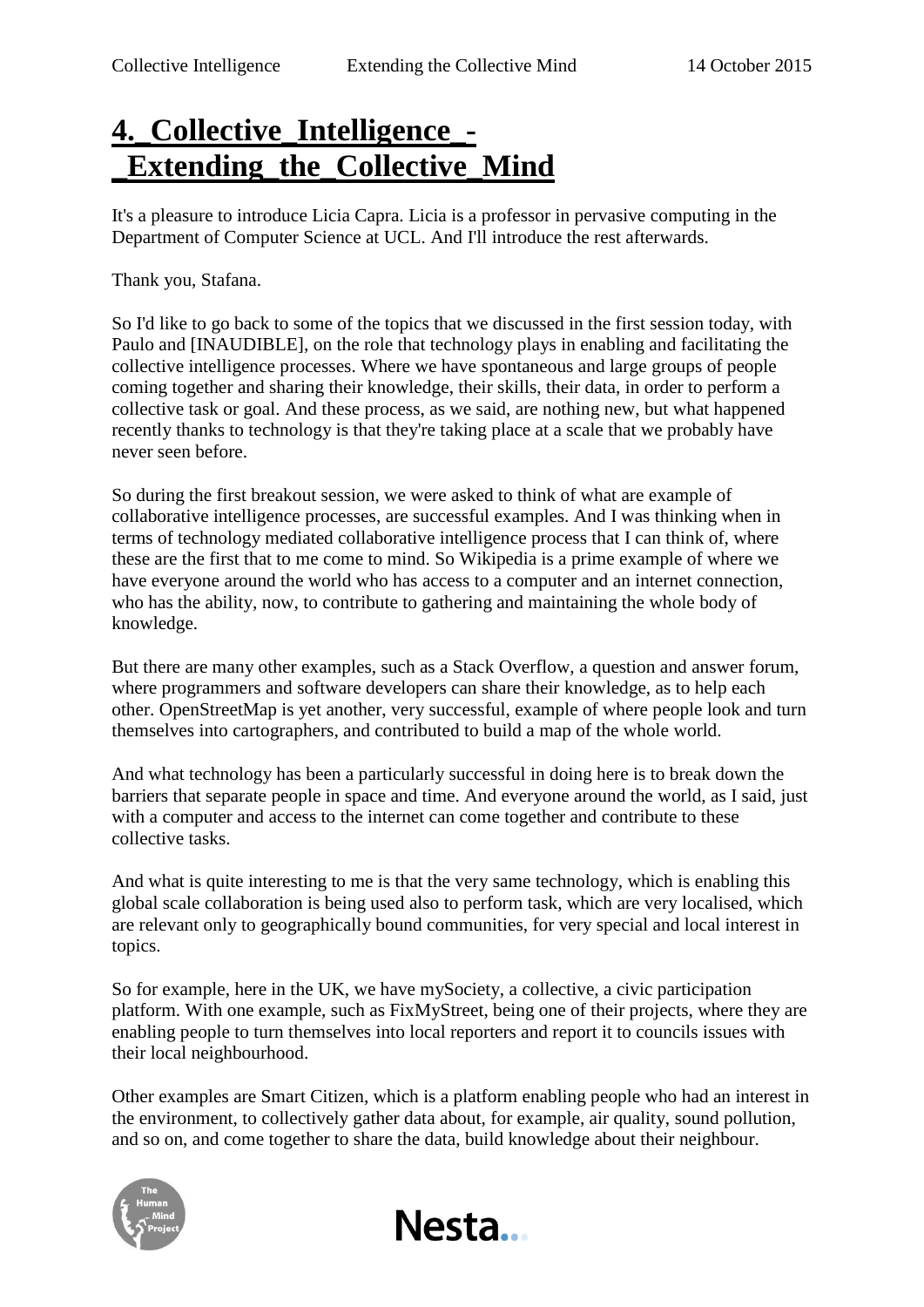Cyclopath is yet another example of a community of cyclists, who want to promote of this mode of more sustainable travel. And they share their knowledge, in order to recommend each other cycle friendly routes, and also to suggest routes and this streets which require maintenance.

And, to me, these are all the incredibly successful examples of technology mediated collective intelligence, at least if we look in terms of numbers. So just going to pour some statistics, or some recent numbers that I'm aware of, if we look at the number of people that are contributing to Wikipedia, we have over 30 million user accounts. If we look at the number of people that they have been contributing to building OpenStreetMap, we have over 2 million user accounts.

So certainly, technology has scaled up participation, but then, we need to ask yourself the question is the size all that matters? And there have been studies, plenty, and as we know now, that looking behind what's happening-- we know that for example, in Wikipedia, over 80% of the knowledge has been produced by less than 20% of people. When we look at OpenStreeMap, it's even more dramatic. And what we have is a minority of 10% of people have been contributing to over 90% of the map, as it exists today.

So then, we needed to start thinking, OK, but then if these are active contributors we have, is everybody being represented? So for example for Wikipedia, do we have all genders, as we were discussing before, contributing to this knowledge? Do we have all ethnicities? Do we have all religions? Do we have all political views? And then, a followup question is if we don't, then what is the impact on the knowledge that we're gathering?

And indeed, there have been studies that show, for example, looking at gender is just one example, in Wikipedia only 10% of contributors are female. And in OpenStreetMap, only 5% of contributors are female. And there are big impacts. And studies have revealed, for example, in Wikipedia that there are articles covering topics like abortion, or biographies of a female assigned is not being covered as well as others.

So now the question is well, have we done anything wrong with technology? Because I would argue that doesn't mean-- so we are offering, as technologists, are very democratic. I mean it's not the case, at least in the Western world, that more men than women have access to internet. And it's not the case that the men are more computer literate than women. So what have we done wrong there?

And quite interestingly, studies have started to explore these issues. For example, for Wikipedia, what they found is that the female contributors base was larger. But over time, it grew a culture of conflicts and that editorial worlds that women not comfortable with, and they've thrown them away. So we're building technology, and then over time, it's been appropriated in ways which may not feed everyone.

Now, this is an example of what I've observed in these global scale collective intelligence platforms, but that we are observing similar forms of biases, also a more localised one. And just to give you an example, I'll mentioned TaskRabbit. This is a platform a for neighbours helping neighbours. And the idea here is that you might have some skills and time that you may use to help your neighbours running errands. So if you need a job being done, you post it

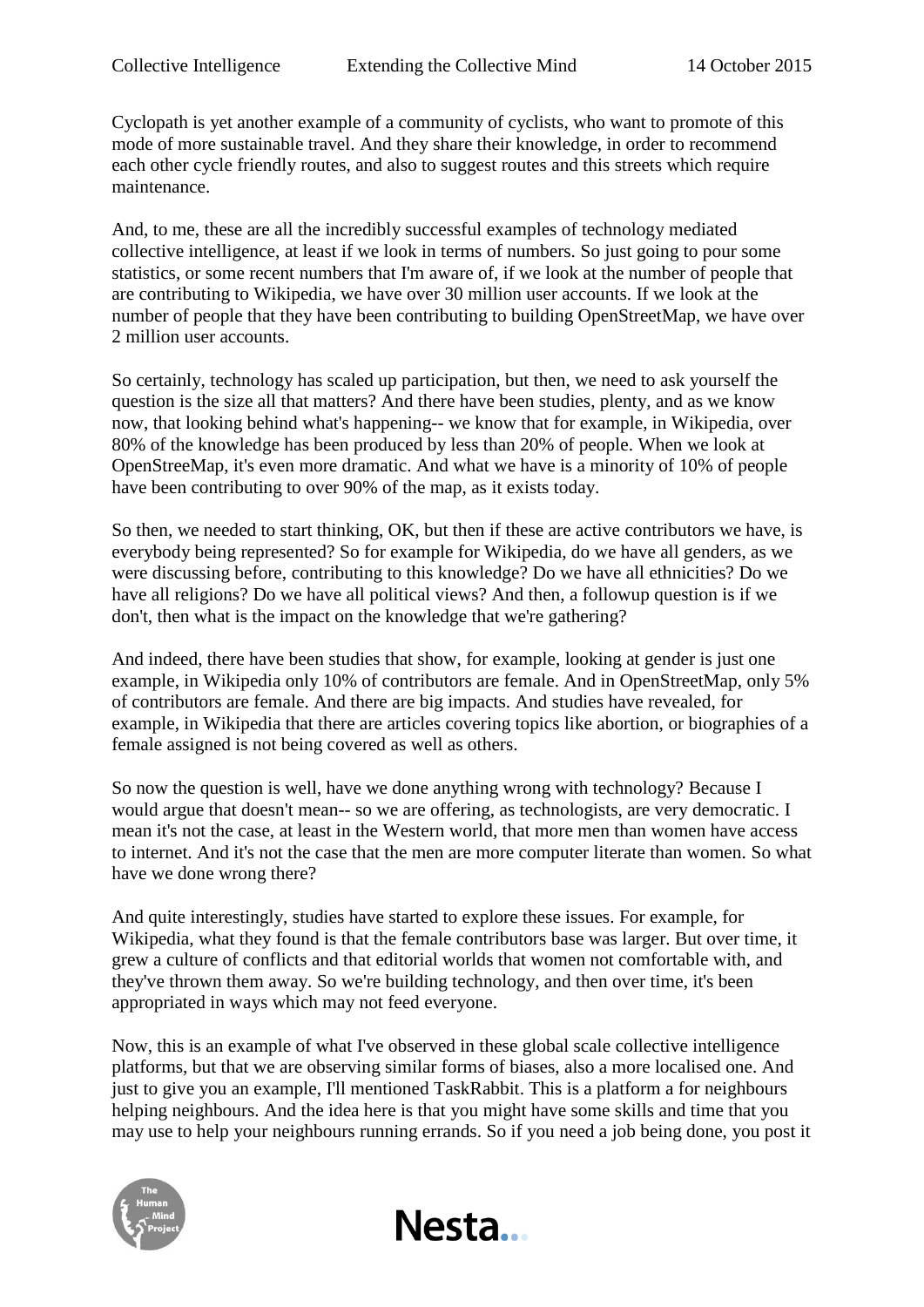on TaskRabbit, and then someone else in your neighbourhood may pick it up and help you achieve it.

And over a relatively short period of time, just a matter of a few years, it's been picked up massively. So there are over 20 cities around the world deploying the platform, with over 25,000 workers, helping out over a million users.

But then again, the platform, per se, might be very democratic, but how is it going to be appropriated? And there was a study published in March of this year, where they have studied the adoption of TaskRabbit in Chicago. And what they have found is that workers are not uniformly distributed around the cities. And in particular, they are concentrated in the more affluent areas, with large underrepresentation in the economically deprived areas.

And this is an important impact, because what these researchers have found is that even when controlling by job type, and even when controlling by the distance that the worker has to travel, what happens is that workers are much less willing to go and do an errand in economically deprived areas. And if they're willing to do so, they charge more. As if to say, it's expensive to be poor.

So we need to be very mindful of the fact that, as technologist, we might put out a platform that is open to everyone, and people can take part in, but in practise, the adoption of this technology may have strong forms of biases. And with these forms of bias might change or overtime.

So what can we technologists-- we computer scientist can do as a way to help address the issues? And I'd like to offer a couple of examples from research we do in my group. So the first example, first thing I think we can do is we shouldn't only be putting out technology, but also we should put out a means of reflecting, and measuring, and quantifying over time how technology's being adopted, how we [INAUDIBLE], and what are the consequences on the task behind the technology we are putting out?

And I'll try to give you some examples from OpenStreetMap, which is a platform I've been studying for quite a few years now. So how many of you are familiar with OpenStreetMap? About half or maybe bit more.

So as I was mentioning before, you can think of OpenStreetMap as the Wikipedia of maps. Anyone within this room can go online and add a pub to the map that is being shown right here, which is an [INAUDIBLE] around Nesta, and it will immediately appeared there. However, what we know is that only one in 10 people here will have contributed information there.

So interesting questions for us are, for example, well imagine that in an hour time, we will close here, and we want to find the pub to go and have a drink together. So one question we may ask is are all the pubs which exist in the physical world being mapped there? The issue of occupancy we were discussing before. Maybe that doesn't even matter.

But let's say that we want to understand whether the 10% of people in this room, who have mapped most of the information being there, have put the same information that is of interest to the remaining 90% of us. So how aligned are these views?



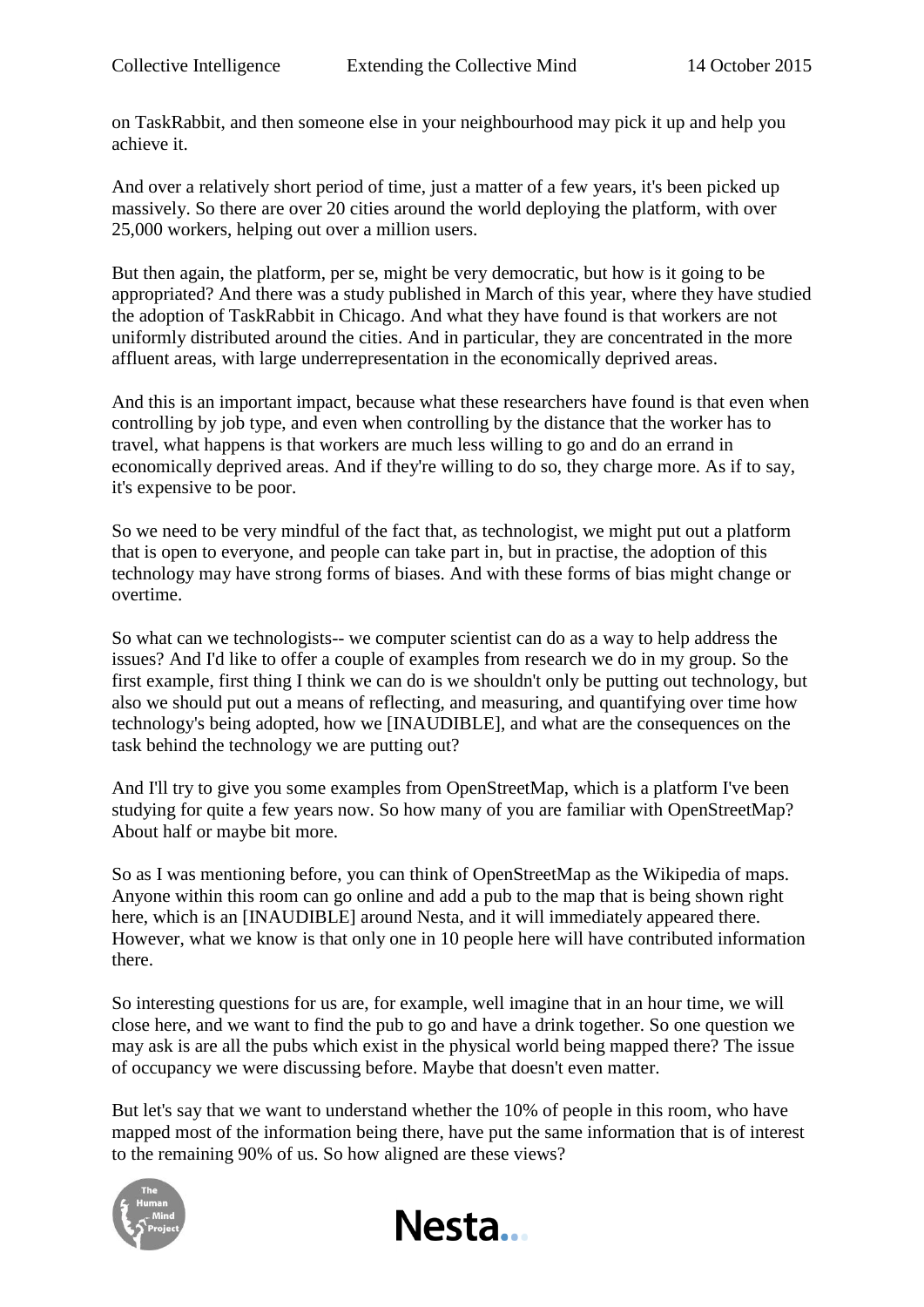Now the beauty, when technology's mediating this process is all about collective intelligence, is that every time we contribute a bit of information we leave a signal in the system, which remains there. And then, we can mine and studying with data analysis process over time.

So in the case of OpenStreetMap, for example, we have a history from 2006 until '09 of every action that was ever done by any contributor on the map. So it enables us to run experiments and quantify the dynamics which are taking place behind the map.

Just as an example of work we have done, we have started with the case of London, for example, which is divided here. It needs 600 words or regions. And one question we started asking is how much knowledge exists in the virtual map that also exists in the physical world? And how complete is this knowledge?

So the first hypothesis that [INAUDIBLE] come to mind is, while areas close up to the centre would be denser and better covered. And also areas which have a higher population density will be better covered, simply because there are higher chances of there being active mappers there. But this doesn't explain at all. And, for example, what we have found in our studies is that areas which are, again, more economically deprived-- at least as captured by the Index of Multiple Deprivation in this country, the IMD-- are less covered.

And then we need to ask well what is the impact on the map? And we need, of course, to bear in mind that collective intelligence is not a state, but it's a process. So we may wonder, OK, if we are in that state today, where were we last year? Where are we going to be in a year time?

So what we have done is we have studied the evolution of the map over time. For example, here you see density maps from 2008 for a few years. And as you see, the growth is not from the centre to the periphery. And what we've tried to do, as a scientist, is build a computation on models that mimic these phenomenon that can be used in order to predict what is going to happen next. And though our models were fairly actual in leveraging history, in order to predict what eras would be covered next, and which not, by leveraging principles of spatial diffusion, of preferential attachments, and self-reinforcement.

So now, the point is are these tools useful? And I certainly think they are. Because, for example, what we can then do is say, OK, based on what we know so far, where do we predict we'll be next year? And then we can, for example, identify it as in London, the white spots there, which are areas that next year that will not grow. OK? Does it matter? Do we want to have those areas covered? Do we want to get knowledge about them? And if we want, then we can have technology interventions.

So for example, what if when I now go on to OpenStreetMap, the tool highlights what are the areas with that missing information? Will I go there and map?

For some localised communities, like Cyclopath, that worked. But these are small communities with high social capital. Would it work at global scale? We don't know.

But sometimes-- I'm not naive. I don't think that technology can solve all issues, but knowing that these are the areas with problems, and we may actually have offline interventions. So opens up, for examples, once weekly or monthly mapping parties, where people actually, in the physical world, get together, they start with a drink, and then they go and map the area.



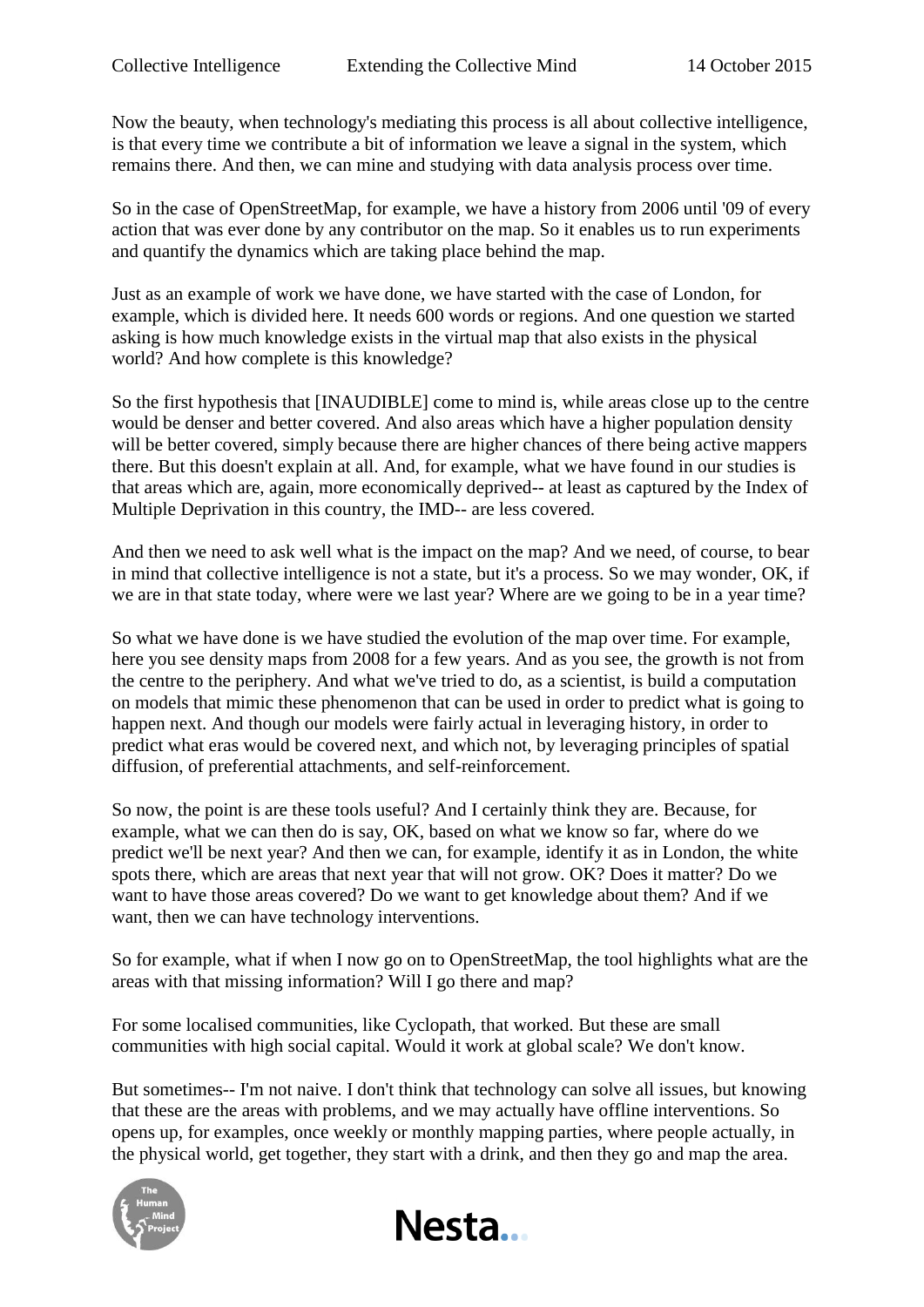These are the kind of offline interventions which might be informed by results of this kind of data analysis.

Now this was a case where we were looking, broadly speaking, at how much information was being mapped. But we also had more than once the questions. So we conducted a study where we compare data from 40 different countries around the world, and in this case, what we were interested in studying was to what extent the knowledge that was produced by this active community of 10% of contributors was aligned with what the remaining 90% of contributors were contributing. To see whether, for example, the same type of information was being presented or not, and using the same processes.

And these are some of the findings. Some surprising that we found. So what you see in this plot is every red dot is a topic that is being covered om open stream, from restaurants, to school, hospitals, and so. On the x-axis, you will see how much effort the crowd is devoting to mapping these points. And on the y-axis, you will see how much effort these 10% power users are investing in markings those items.

So if there is no bias, if the two communities, the two groups are equally interested on those topics, then the topic will sit on the line. And for us, it was a very surprising finding. So with the exception of one or two outliers, the two communities, on a per country basis, they mapped the very same thing. OK? So there's no need to change anything. The technology seems to be working fine, in that case. It's not being appropriated in different ways.

But what we found quite interesting was that if we then look at the way people are collaborating with each other, it changes a lot. So power users are behaving pretty much in the same way across all countries. But when you look at the other 90% of users, there are some countries, especially those that we found to have, for example, high power distance and low level of individualism, they don't override each other work.

So you can add an elements to the map, and then you might refine it. Or you may fix for spelling mistakes. You may fix geographical accuracy. You may add information. For example, to a restaurant you may add information about its type, its opening hours, and so on. In some countries, these are overriding or enrichment effects, they just weren't there.

So why is it interesting? Because, as technologies, the interface we provide is the same whether you're based in Italy, in the UK, in Brazil, in Japan, in the US, and yet, depending on the countries from which are entering your country are behaving in very different ways. So shouldn't we technologists be mindful of who is our user base? And shouldn't we adopt the technology to them?

So this is one line of study that I think, as technologists, you should be able to do. The data traces are there for us the mine. Let's build tools and [INAUDIBLE] that over time, continuously, will quantify adoption, and biases, and that we make these findings visible to the communities, so that we can either change the tool and experiment with new ways of broadening and opening up participation. But likewise, we think of offline and other ways of intervening.

And so-- do I've got another couple of minutes? Sorry.

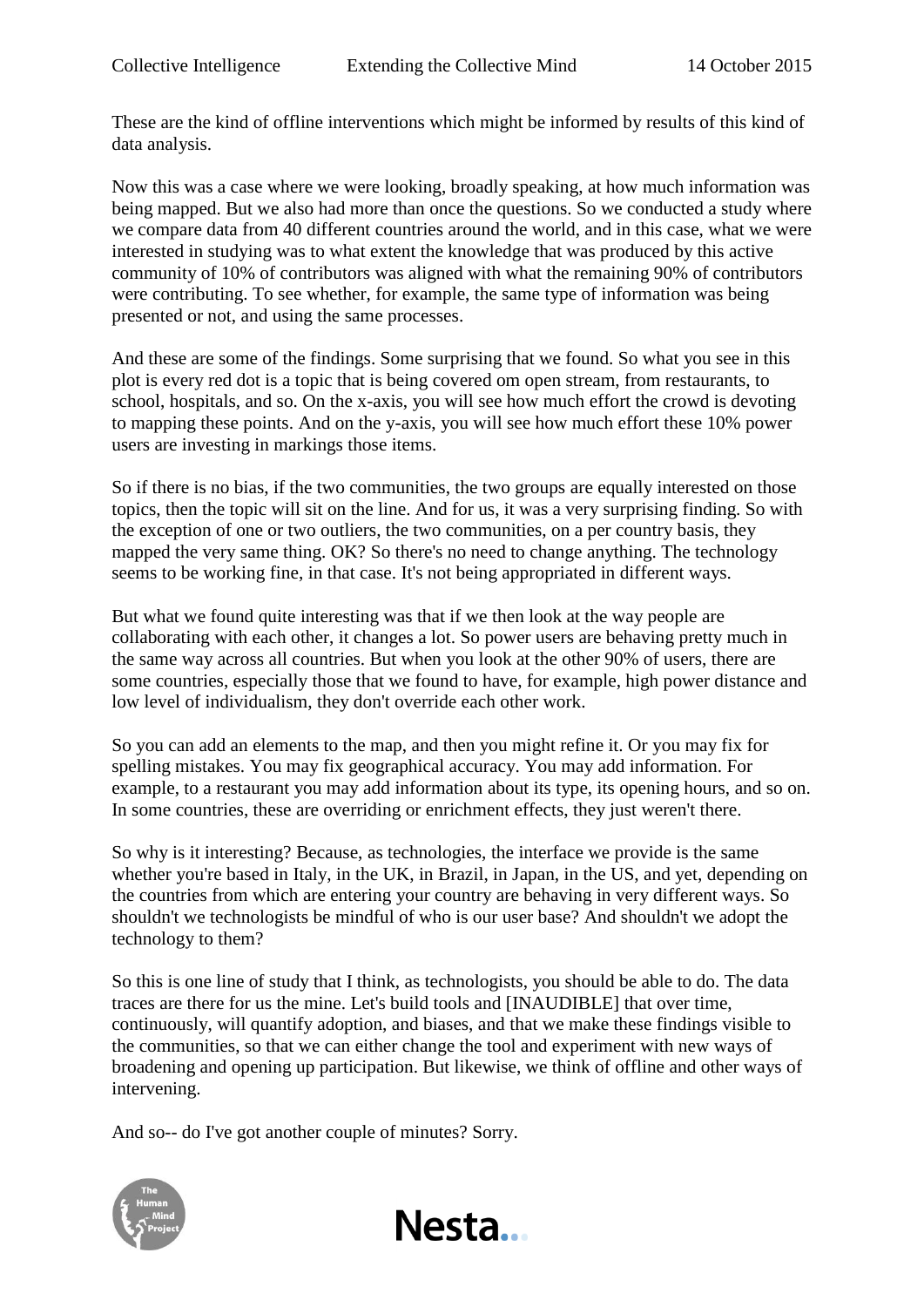No, I was just breathing.

No, I'm aware of time. So-- OK, so the other example I would like to give is on a completely different track. And my point of view is that-- I'm now moving more from global scale examples, like OpenStreetMap, to more localised example of engagement and participations.

And my view is that it doesn't matter where internet penetration we take us. For some of us, perhaps even for most of us, it will not be the case that we'll make the export of opening up my laptop, going online into one of these platforms, and start contributing. It's too much of a effort. And the people and we will engage in some of these processes are already engaged once.

But cases where there is really something stronger, as [INAUDIBLE] was mentioning before, starting from the community, big issues that is throwing people together. So as technologists, we should think of live happening offline.

And for a-- sorry I'll just skip a couple of things-- and we should really think of ways in which we want people to engage and offer their opinions, voting, express, answering questions, which doesn't require them to make a conscious effort of going online and entering that information. But simply, that we stumble upon technology, as they go about their daily life.

And just to give you an example, there was Kassie in the room before, but she might have left. So at the beginning of January, we started a project where we were rethinking the UK census, so this data collection process that takes place ever 10 years, and that is very lengthy and tedious, and people are slightly disengaged with it.

So we started thinking, well is there another way of engaging citizens in answering questions of civic and even perhaps personal nature? Started discussing things. What these behind these data collection process and so on? And so we though, OK, well why don't we beat the technology of spreading the Internet of Things, and we'll make it tangible and physical. And we will place it in the built environment, where people are already going.

There was no priming. It was never the case of grabbing people from the street and asking them to come here and answer these questions. And instead, what we did was we left the technology there, and people visiting the cultural centre may, on their own terms, in their own time, decide whether to go and interact with it or not.

And what they observed was that over 800 people interacted with the system, of the demographics, from young teenagers to elderly. Opening groups and often starting discussions around the question that were being asked there.

And then as another example, we tried something similar to get the opinions from children. It's very difficult to get the opinions from them, yet it's very important to understand what they think, whether the events and the things we are putting up for them are successful or not. And usually, you can only ask the question via the mediation of parents. Sometimes that's not what we want. So can we build tangible play for technology, that we put out in the environment, in the built environment, and that has some playful and physical element to it that we'll engage a broader audience?



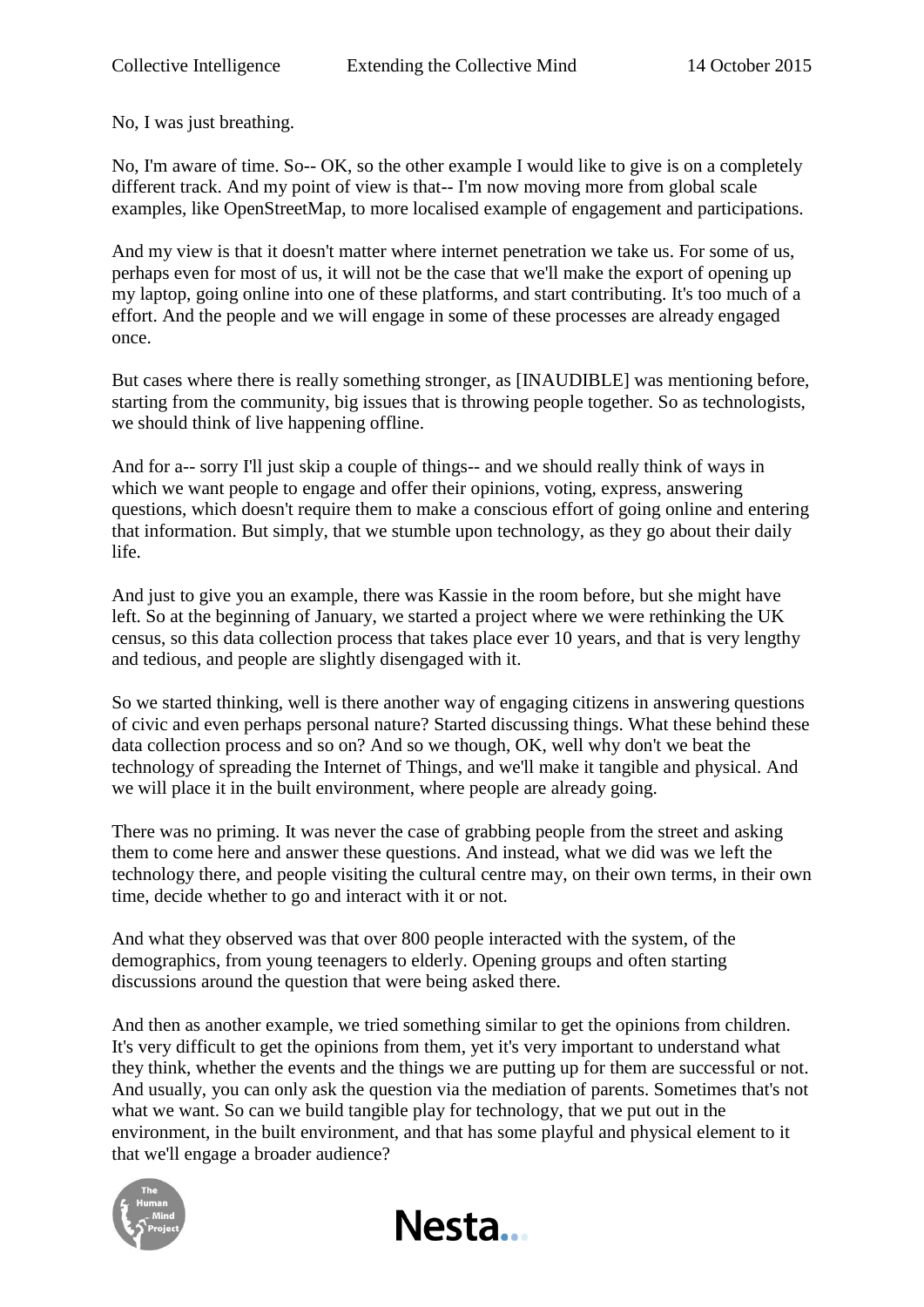So I think, that to conclude, I'm a technologist. I'm-- of course, technology is the answer the questions, but what is the question that we're asking ourselves? And I think that as technologists, we have to be particularly mindful that everything we put out there might induce a bias. But we have the power to make these biases visible and quantifiable, so that we can actually take informed actions. And I think that is our responsibility not only to put the technology out there, but also the means to reflect and make these biases feasible.

And web, social media, internet that was one thing. There's plenty more that is coming out way. We should experiment more with more participatory forms of action, broadening up participation. Thinking of where people already go, whether than expecting them to make the effort of going online and participating. And that's all.

## [APPLAUSE]

My colleagues and I are trying to figure out what are the possible ways in which we can conceive of knowledge has been extended to the artefacts the we or, or even distributed between several individuals the same time. And today, I just want to talk to you about the second sense of knowledge being distributed, and how it might be of relevance to web science. And towards the end, I'm going to give you an example of how it can help us solve the problem that Wikipedia is currently facing.

So to start with, the general, philosophical question that I'm interested in is whether groups can acquire knowledge in a way that is functionality similar to the way that we acquired knowledge within our own heads. And so, I want to be clear, I'm not interested in knowledge as being the sum-- in group knowledge as being the sum total of the knowledge process by the individual members of the group, but instead as knowledge produced by the group as a whole.

So to give you an idea of what I mean by that, the starting point of my research is an interesting hypotheses within philosophy of mind and cognitive science, known as a distributed cognition hypotheses. Which says that sometimes when groups come together, under the appropriate conditions, they might give rise to an overall distributed cognitive system that consists of all of them. And it can do things that the individual members just couldn't do on their own.

And there are several ways that we can try and make sense of these interesting hypotheses. But I think the most interesting and promising way for making sense of it is in terms is dynamical system theory, which is the branch of mathematics that Newton introduced, in order to account for his mechanics, and which is used all over the natural sciences.

And the reason why I think that this kind of mathematics can be very helpful for understanding the idea of distributed cognition is because it says that if we have several distinct components, such as the individual members of the group, and we want to claim that these distinct components give us an overall integrated system that consists of all of them at the same time, like the distributed cognitive system, what we need to do is to make sure that all these distinct components are non-linearly related with each other on the basis of mutual interactions.

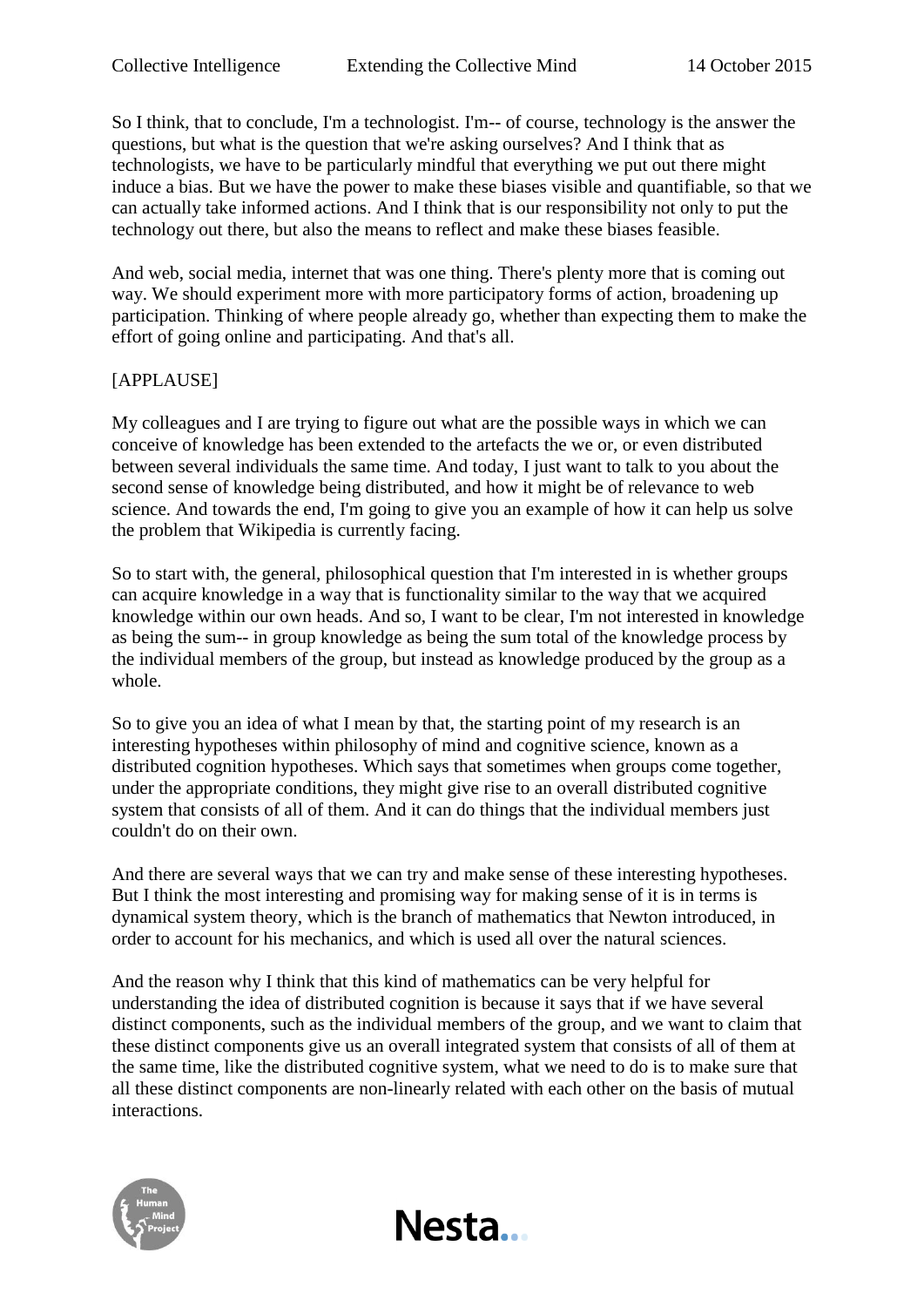Because mutual interactions, first of all, give rise to certain new systemic properties that do not belong to any of the underlying sub-components, but instead on the ongoing interactions. So if you want to account for these properties, we will have to postulate the overall system. And secondly, also, these non-linear relations, they make it impossible to decompose the overall system, in terms of distinct inputs and outputs from the one sub-component to the output. The reason being that the behavioural of each sub-component is simultaneously dependent on the behaviour of the other components. And so if we want to make sense why those components behave the way they do, then, again, we won't be able but postulate the overall system.

So according to dynamical systems theory, if we want to claim that we have an integrated distributed system, what we need to do is to make sure that the individual members mutually interact with each other. And to see what this means in practise, it means that we cannot really go on and claim that every time we ask for directions from stranger in the street, we give rise to distributed cognition system.

Exactly because, in such cases, information flows only one way, and the cognitive processes of each individual are not mutually interdependent on the cognitive processes of the other individual. And so such a case won't qualify as a case of distributed cognition, exactly because the criteria of mutual interaction is just not satisfied.

And similarly, neither will cases of testimony, for instance, in the court of law, because, again, the information flows only one way. And there are no mutual interactions between the cognitive processes of the underlying individuals.

However, there are other cases of groups where the individual members mutually interact and would qualify as cases of distributed cognition. And just to give you a few examples, think about cases of brainstorming, scientific research teams performing experiments, jazz bands improvising, and I also think there are also a few other cases that, even though they don't include human components, they would still qualify as cases called of distributed cognition. And here, have in mind, cases of swarm intelligence, which is also where the idea of distributed cognition originates from.

Now, to see well this is related to the concept of knowledge, the connecting point is a longstanding epistemological problem, with a traditional account of knowledge as justified through belief, and specifically, a problem with a justification component. Because even though most epistemologists would like to say that justification is some form of ability to provide explicit positive reasons in favour of our beliefs, there seems to be lots of belief forming processes that generate knowledge, but no one knows how they work or why they're reliable.

And just to give you two obvious examples, think about visual perception or memory, both of which are supposed to generate knowledge, but no one, not even scientists, really know how they work or why they're reliable. And so we couldn't really provide an explicit positive reasons in their support.

So that's a long-standing problem that has puzzled philosophers. But recently, it has been suggested that the way to perhaps solve this problem is to give up this strong understanding of justification, in terms of being able to provide explicit positive reasons in favour of beliefs.



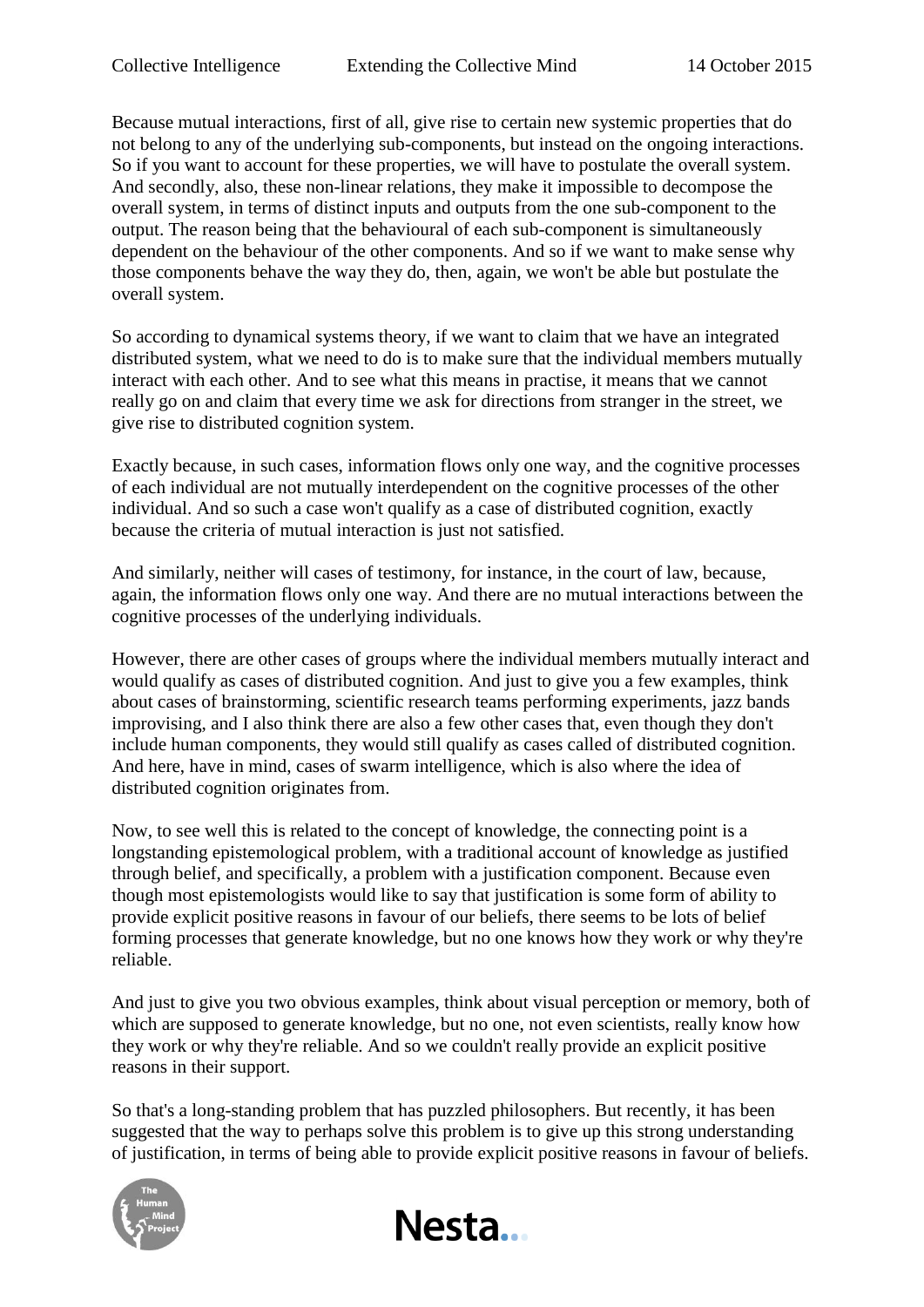And instead, think about justification, in terms of cognitive integration, which just as in the case of philosophy of mind and cognitive science, so within epistemology, it is supposed to be a function of cooperation and interaction, or corporate interaction, with other aspects of the cognitive system. In other words, there is a striking similarity between the way philosophers of cognitive science and epistemologists think about the idea of cognitive integration.

But what is also very interesting about this approach, justifications, is that it explains the sense in which we can be justified on the basis of processes that we cannot offer an explicit reasons in their support. Because if a belief forming process, like our vision or our memory, is interconnected in this way with the rest of the cognitive system, it means that it can be continuously monitoring in the background. Says that if there is something wrong with it, then the agent will be able to spot these and respond appropriately. Otherwise, if there's nothing wrong, if the agent can be by default justified in employing the process and accepting its results, even if he lacks absolutely an explicit reasons to offer in its support.

So this is how thinking about justification, in terms of cognitive integration, solves a problem, that I mentioned before. But given also the striking similarity between the way philosophers of mind, and cognitive scientists, and epistemologists think about the idea of cognitive integration, it seems that we can then go on and claim that justification can, in fact, be distributed between several individuals at the same time, provided that those individuals give rise to an overall distributed cognitive system, on the basis of processes of mutual interactions.

In other words, if the presence of mutual interactions between the members of a group is what is required in order for a group to count as cognitive integrated, and thereby, also epistemically justified, then it does seem that we can go on and claim that groups can give rise to epistemic groups agents, that can generate group knowledge, in the sense of giving rise to true beliefs, that out of the product of a collective belief forming process, that arises out of socio-epistemic interactions.

Now, you probably think that this is quite vague, and such an idea doesn't have many real life applications, but actually this is not true. There are several ethnographers and philosophers of science who have suggested that the best way to understand knowledge produced on the basis of scientific research themes is in terms of distributed cognition, and something very similar to what I have just called group knowledge.

And another cool example also comes from cognitive psychology, where people are trying to figure out, or they discuss about transactive memory systems, which are groups of two or more individuals that collaboratively store, and code, and retrieve information. And the typical example is about an old couple. That we ask them, where did they get a souvenir from? And one partner says that it must have been more than 20 years ago. Which then makes the other partner say that it must have been during their honeymoon. Which then makes the other partners say something else, and so on, and so forth. Until one of them, or sometimes it happens both of them at the same time, make the finally recollection. And the idea is that on the basis of those transaction communication processes, the diet manages to navigate a said memory trace, and recall a piece of information that none of them could have recalled where they to act on their own.

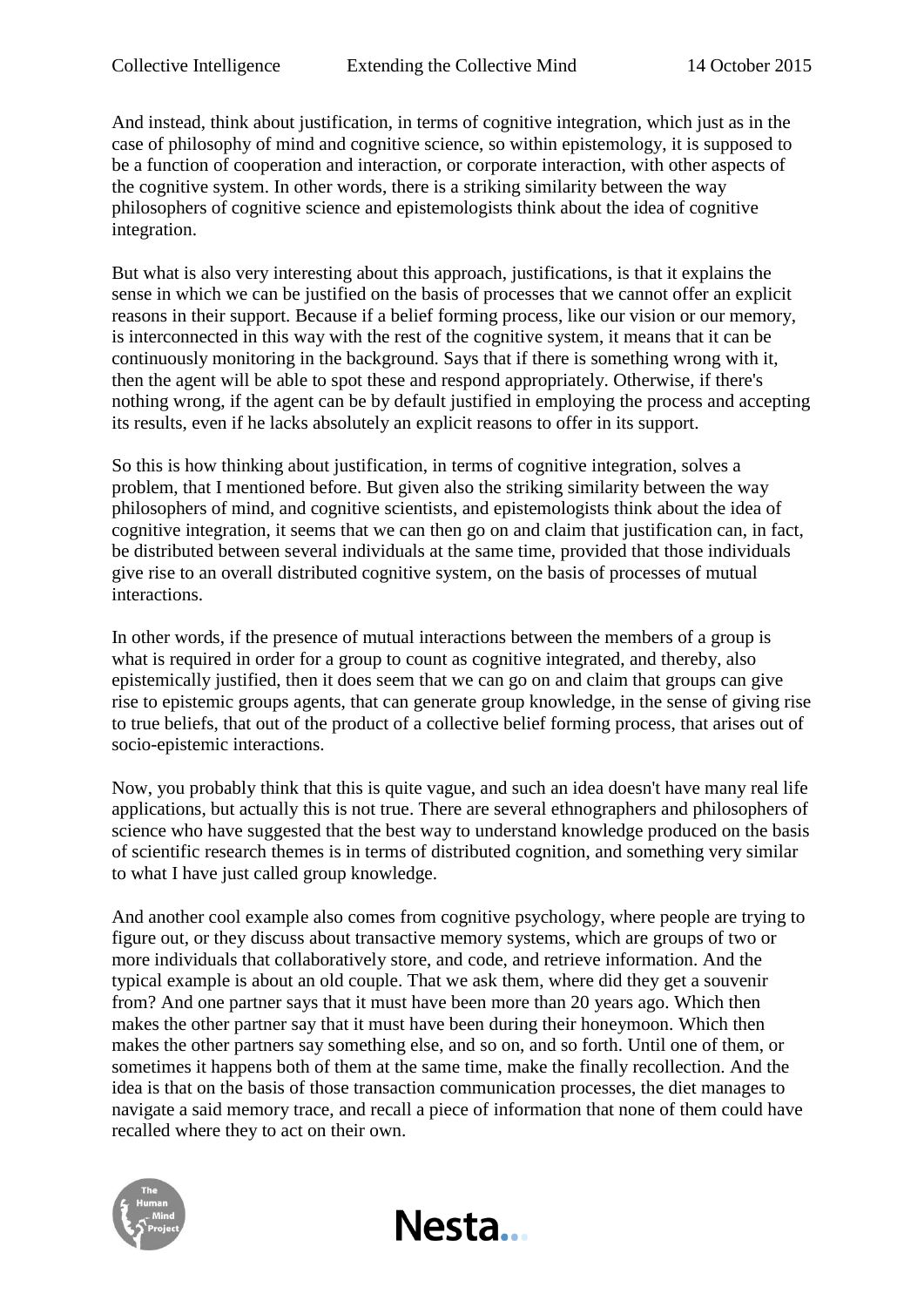So these are two complete examples of what I'd like to call group knowledge. And one more reason why I wanted to focus on those two specific examples is because in both cases, it has been suggested that what is practically necessary in order to have a well-integrated system is first of all, that every member of the group possesses some common knowledge that will allow them to communicate and start a relationship, even as strangers.

Which will then allow them to take the second step, which is to grow the differentiated structure of their community, by revealing information about themselves. And so allowing everyone to know who they are, such that everyone will know when it's time for them to rely on the knowledge and expertise of the other members, and when it's time for them to take action themselves. Which finally, will allow them to start interacting in mutual ways efficiently with each other. Which according to dynamical systems theory, is the only theoretically necessary and sufficient condition in order to have a web integrated system.

So these are two concrete examples that also demonstrate what is practically necessary to have a well-integrated system. But I think that the most interesting example of such an epistemic group agent is probably going to come from web science, where people talk about what they call social machines. Which according to Tim Berners-Lee, who's the father of the web, and the first to come up with an interesting idea, there's supposed to be web-driven processes, in which the people do the creative work and the machine does the administration. And which will enable us to just do things that we couldn't do before.

Specifically, says Berners-Lee, the idea is that if we manage to efficiently design such social machines, then high level activities, such as knowledge and justification, which have occurred just within one humans brain, will occur among even larger, more interconnected groups of people, acting as if they said a large intuitive brain. And so they do seem to be the kind of socio-technical systems that could gives rise to what they would like to call group knowledge.

Now, you might think that this is some form of science-fiction, but so far, in fact, there have been several attempts to beat such social machines. And the most interesting and well-known case is no other than the case of Wikipedia. Which, according to a recent study, between 2004 and 2007, had an exponential growth in the number of its active contributors who are the editors that did not edit Wikipedia just once, but after the first time, they kept coming back. And they're also now thought to be the driving force behind Wikipedia.

Now, apart from being the most well-known case of a social machine, one more reason why I wanted to focus on this case is because it's currently facing a problem that I think can be resolved by thinking on the basis of distributed cognition and group knowledge. So the issue of the problem is, ever since 2007, Wikipedia has been facing a worrisome, steady decline in the number of its active contributors.

And as the rest of the study that I focus on indicates-- and they don't have the time to go through the details, but you can ask later on-- the reason for this is that around 2006, in order to keep the quality of its massive content high, Wikipedia introduced some fully-automated bots and semi-automated algorithms in order to prevent itself from being vandalised.

And the irony is that even though these fully-automated bots and semi-automated algorithms did help Wikipedia against vandalism-- they can actually spot vandalism within a few



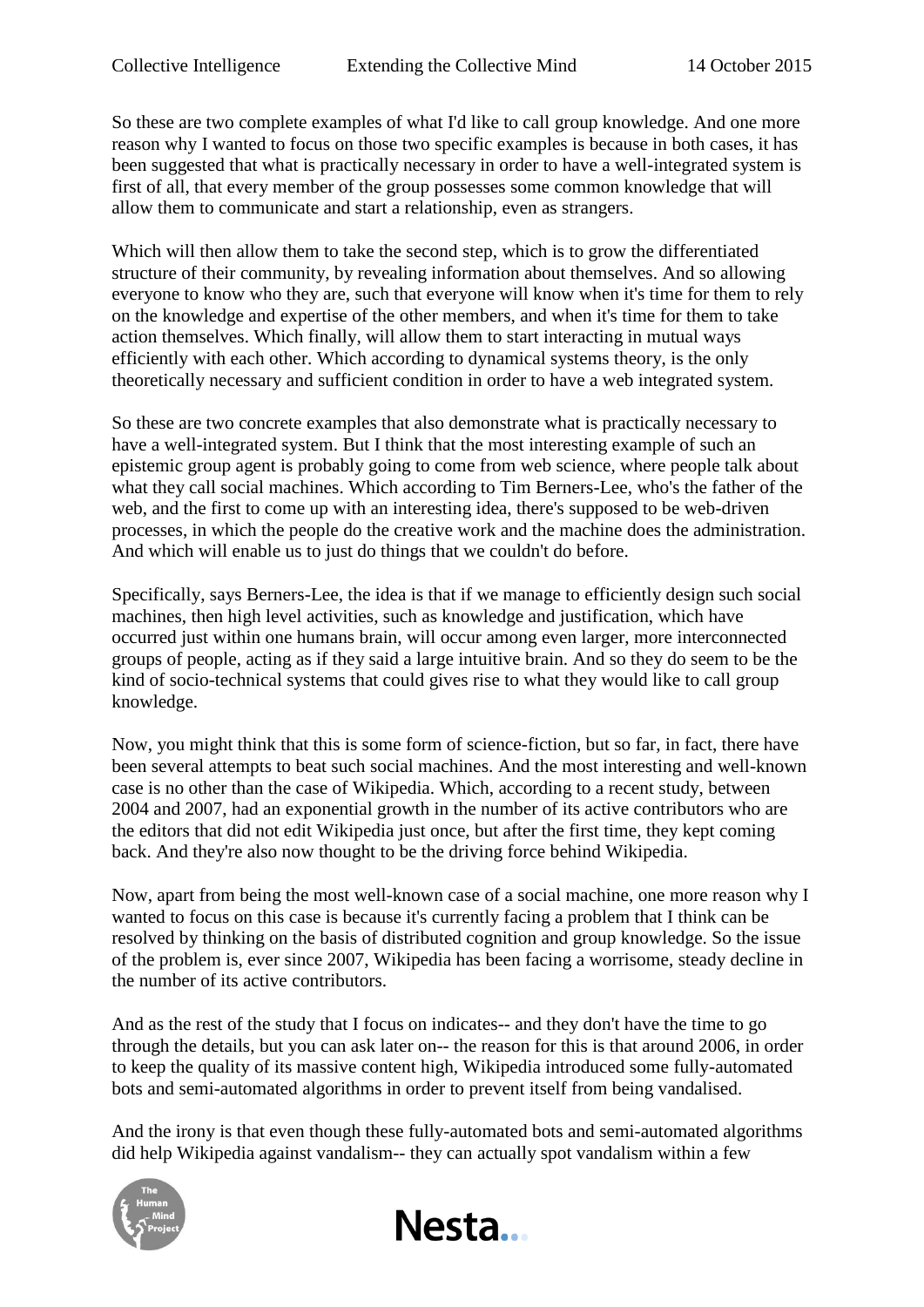seconds from the moment that it is been posted-- the problem is that they're also the reason why Wikipedia is now facing the steady decline in the number of its active contributors, because these semi-automated bots and fully-automated algorithms, they're very strict. And so they reject any entry that does not comply with all of Wikipedia's specifications.

But crucially, they do so without providing any feedback. And this is very problematic in the case of newcomers, because they see their entities being detected by default, without receiving any explanation as to what went wrong so that they can revise their entries to finally see them published. And so they feel as if they lost the time, and they never come back to become active contributors.

So that's a problem that Wikipedia is facing. And, obviously, in order to solve this problem, Wikipedia must find a way to keep the quality of its massive content high, without just using robots. And again, obviously, I think that the way for Wikipedia to do this is to find a way to allow its active contributors to meaningfully interact with each other by providing feedback, which is one of the general lessons that we take from dynamical systems theory if we want to have a well-integrated system.

And Wikipedia may try to do this in several ways. But I think that it can also use the help of the two main points that I mentioned before, in order to have-- which are practically necessary in order to have an integrated system-- which is to have common knowledge and differentiate structure implemented in its bio-technologically hybrid algorithm.

And again, Wikipedia could try and do that in a multitude of ways. But just to give you an example, and I will finish with that, one way that Wikipedia could to do so is to first ask every existing and new contributor to also register some areas of expertise. Of course without asking for any credentials, because that would go against the completely free ability policy of Wikipedia, which has been so far very conducive to exponential growth.

And then, Wikipedia could use this information in order to more efficiently allocate the workload editing Wikipedia, by, for instance, sending notifications of a new entry to only those contributors who posses the relevant expertise.

But at the same time, Wikipedia can also keep monitoring how many changes a given contributor's edits undergo over time on a given domain. And if it is too many of them, recall that editor's status of expertise on the relevant problematic domain. And if Wikipedia manages to do that, then not only will it have managed to allow the right contributors to meaningfully interact with each other by providing feedback, but as the feedback in that workflow indicates, it will also have managed to epistemically self-regulate, by allowing the right contributors to keep monitoring each other's work and the stages of expertise, and thereby, what they can bring into the Wikipedia software. Such that, if there is falsehood or a mistake posted, then it will be swiftly spotted and almost immediately removed.

Otherwise, whatsoever stays online can count by default as justified and knowledge conducive. And if you remember what I was saying about how individual justification arises, this seems to be functionally similar to the way that we generate knowledge within our own heads. Thank you.

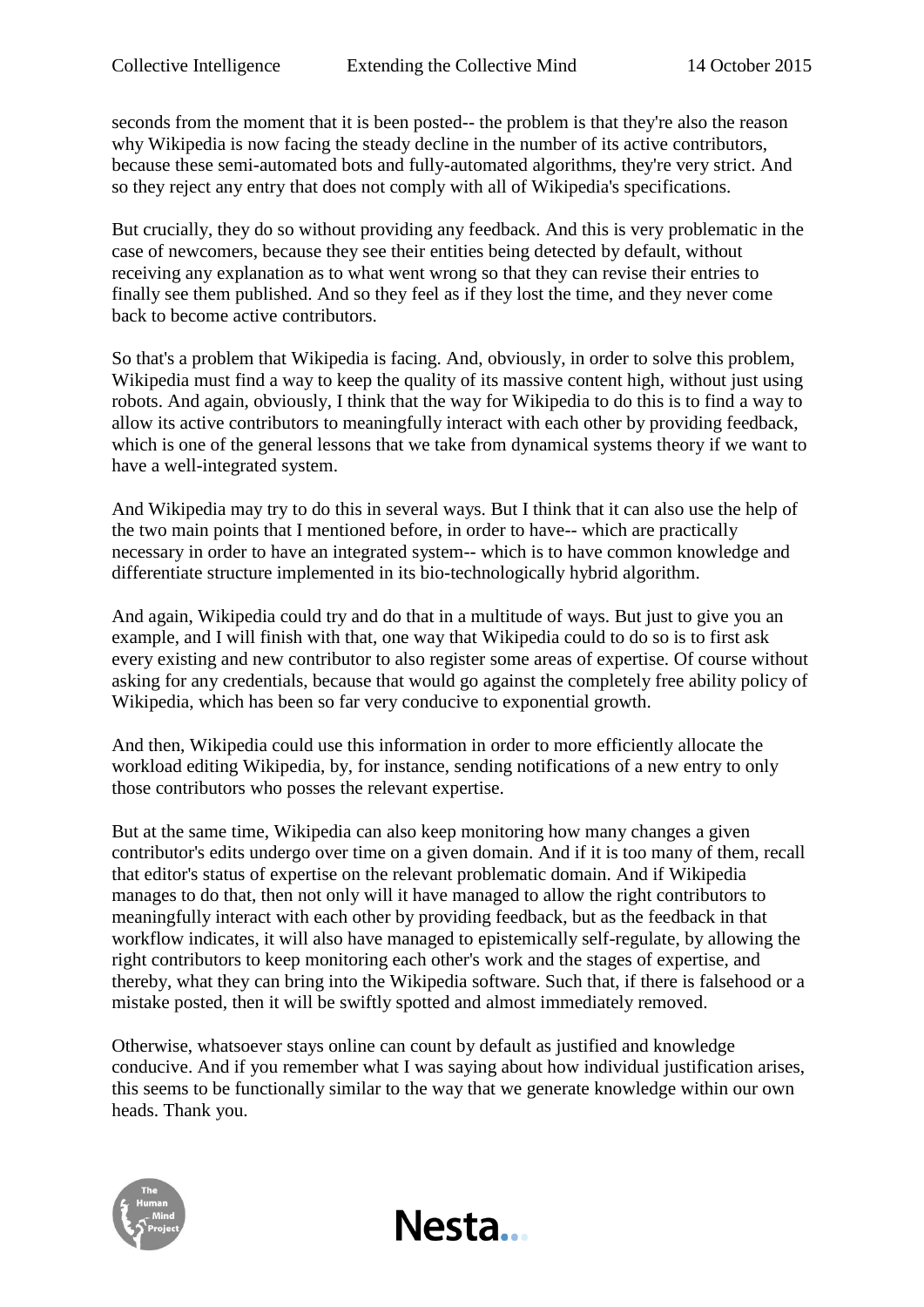Just to kick off the discussion, a question for a Orestis and possibly for Licia, as well. Orestis, I'm very sympathetic with the idea of group knowledge, especially on theoretical grounds. And you know when you were talking, I was just thinking about the sort of question that Jeff posed before, which is a big challenge for all of us working on forms of collective intelligence, in other words, what sort of theory do we need, should we need, in order to explain collective intelligence?

It seems to me that you are going for a sort of top-down theory. So you focused mostly on distributed cognition, group knowledge, things that groups can do on their own, as if we ascribe agency and mentality to them. And then, of course, you go down to the individual level. And at that level, you have to postulate things like common knowledge, that are notoriously controversial, in many respects.

So I wonder if you have any thoughts on taking the opposite way and going bottom up? I mean, it seems to me that what you're saying about the distributed cognition is so distributed that the individual gets lost in it. And we are still trying to explain how forms of collective intelligence emerge from the interaction of individuals. So do you have any thought?

Yeah, I think that's probably not right, what you said about my approach. I think that I'm trying to do both. In a sense, my general approach is let's see how the individual mind works. And see whether we can functionally mimic that at the group level.

You know Minsky's idea of the Society of the Mind? That the mind is nothing else other than stupid micro agents. But if you make them intact in the right way, intelligence emerges at the individual level. So if that's how we should be thinking about individual intelligence, and it seems to get a lot of traction right now within philosophy of mind and cognitive science, then it seems that we can apply the same idea at the group level.

Now, I think that focusing on what the individual members of the group do is very important. So as I mentioned, they must have some kind of common knowledge. But that is not a very controversial ideas. It's mostly-- for instance, if we are just brainstorming, and we are a causal team, we need to speak the same language, you know? If we are scientists, we must have the same paradigm, what Thomas Kuhn was talking about.

But then at the same time we must not just have that common knowledge. We must also have a differentiate structure. Every person must have a specialisation. So there are things that are really important about the individuals for generating group level completion.

To Licia, is that right? Yeah. I was very interested in your argument about reflecting on online platforms and so on. One of the things that worries me most is the digital divide that is now being created between who actually has the tools, and the power, and the money to actually analyse this data, from universities to political parties, and so on.

So it was questions that I wanted to bring up also this morning. Like what happens if these kind of mappings end up in the wrong hands?

The first thing you seen is that now we have tools that anyone in this room can use in order to build the next collective intelligence platforms. So maybe 10 years ago it took lots of skills in

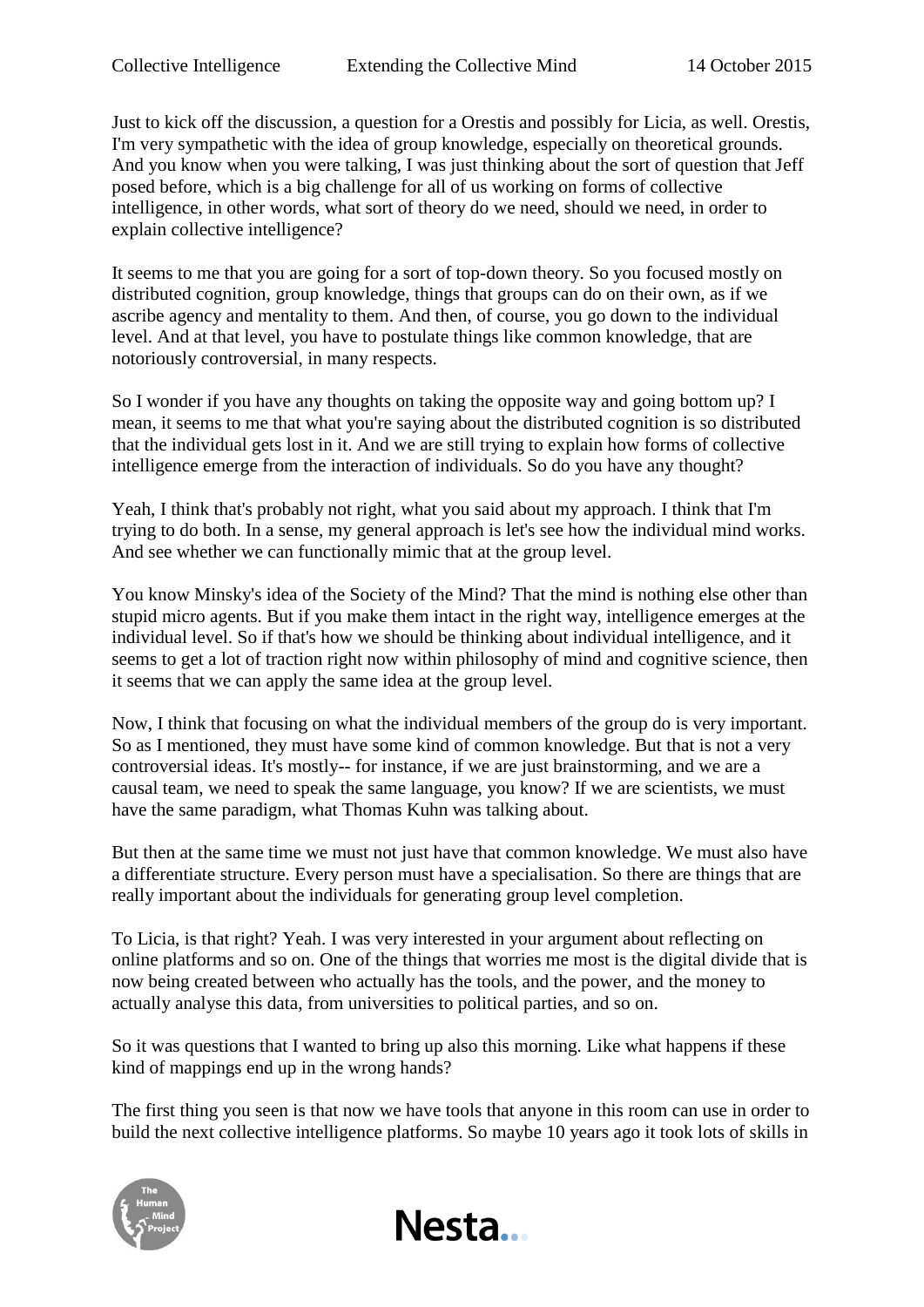order to build the next Wikipedia. Now anyone within the room could build an example of crowdsourcing platform or collective intelligence platform in a matter of a couple of hours.

Now, the next wave and a bit behind that is a lot of academics have said, well actually we needed to quantify the processes which are happening behind, and make them visible. And quantified forms of biases either in the contributors base or in the outcome of the task. And what they're observing, actually, is that we are also putting out these as tools that anyone can then plug them in into their websites.

So this is exactly what I'm advocating for. So we need to make democratic access to the tools to analyse and reflect upon what's going behind the scenes. So we're not there, but this is exactly what we're pushing for.

I have a question, which I would like you to answer, Orestis, and his plea for-- is it something conceivable what he's arguing for in Wikipedia terms?

Eh, sorry start again. I was lost in other thoughts.

Orestis finished off with a sort of plea, a way of fixing Wikipedia. And so I'm asking you, is it justifiable to use--

So first, I'd like to add an example, and then I'll go back to the question. So what you have observed in Wikipedia, that idea that all of a sudden you have these automation intervening and changing the dynamics of groups, is actually not constrained to Wikipedia. And there have been plenty of other examples, which I think what might be interesting in.

For example, in OpenStreetMap, example that you have seen is that if you have a blank map, and you have to start editing, that might be quite an interesting for some people, because if you know I've got power to have knowledge there. But for other, it might be, oh, this is an empty map. It will take me ages to go there.

So in some countries, what that has happened where actually mapping data was there, why don't we just import it if the agencies who own it can give it to us. So we have these bots, which in matter of an overnight were filling up the mouse with lots of knowledge.

And what were the effects? In some communities, in some countries, it spiked contributions. Because they said, oh, there's already a note up there, so I can actually start using it quickly. But in other countries, it actually completely destroyed efforts, because it said well, if you can do it for free, why should I make an effort?

So to me, the point is, it's not going to be the case that it can be all automated or all human. I would even argue that it's not the case that we need humans in order to check on the works of others. It's a matter of understanding how we can actually collaborate between humans and robots or bots. So the dynamics should then be human to human, or accepting the work of robots, but more of an interactive nature between the two.

And we still don't know how to do that. And even in the case-- I'm particularly interested in geographic knowledge. And even this case, we are observing new scenarios of operations, especially if the area of human Italian mapping, in response to disasters.



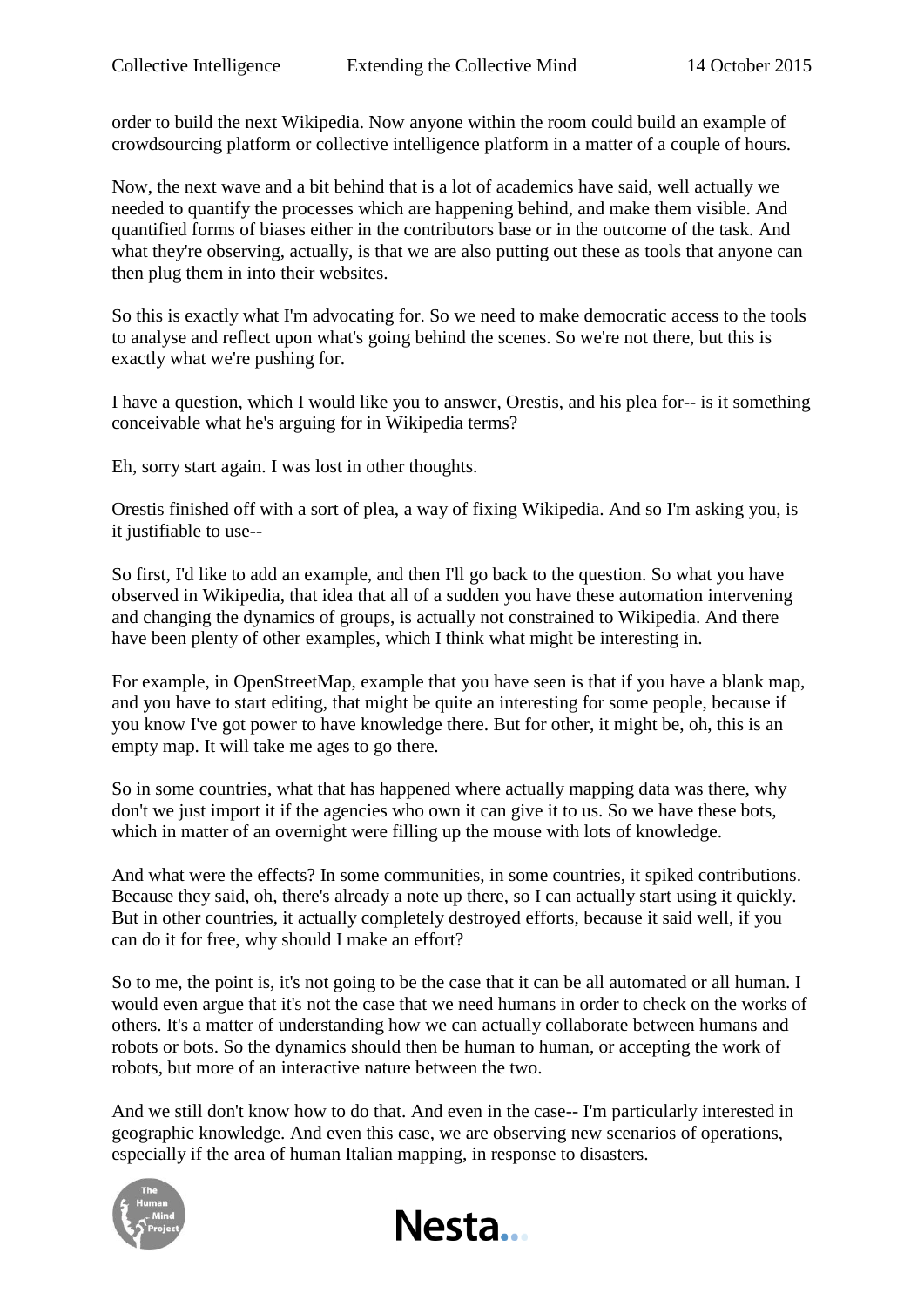Where on one hand we have these drones are flying around capturing imaging information about the environment, but this is very stellar information, so you have mapping information with no names of what the villages were there. And you need domain knowledge to decorate on top of that.

And this is a case where you need interactions between machine contributed data and domain knowledge. And again, we don't know what the relationship and dynamics between the two are. So I think what we need to study next-- and even as technologist, we need to enable next are exchanges between automations and human efforts.

Just a second. When I-- to make a link between Paulo and Licia-- because there's something that you didn't discuss that is in your paper.

By the way, I would like to make the apprentices that we have a drop box. I cannot give the drop full of intellectual property problems to everybody. But is people want to write to me, I may give them access to the drop box file, which has a lot of the papers that are being discussed.

So in your paper, you talk about the effect, in a certain sense, of technology on the choice of form of deliberation. And I'm just wondering if there's something to be discussed? Maybe you want to mention what you describe [INAUDIBLE] in the paper, and the effect that these different forms are having on forms of deliberation with respect to what Licia just said?

Mm-hmm. Yeah.

I'm sorry.

Licia was pointing out that in a way there is a sort of gap between technology and then the social effects, right? In a sense that you can have the most democratic technology ever, and then, somehow it would always reproduce some biases in society, right?

And I think it's true. There is somehow an element of neutrality of technology, in that it could be use for very different purposes. And somehow, there are some limits to it, in terms of its social impact.

At the same time, is also seen that technology often can be kind of politically, very [INAUDIBLE] political informed, in that some of decisions that apparently are kind of technical decisions, as to the interface, as to, for example, the complexity of the interface, for example, are ultimately kind of political decisions, masked as technical decisions, right? So that's why it's often very dangerous to get designers to make decisions, because they might something mistake design decisional for what are actually kind of political decisions.

I mean, just imagine a platform like OpenStreetMap that can be made more user friendly, but then would mean less interactive, possibly, right? And so, in that case, it can appeal to people who are very technically skilled, or it can appeal basically to dummies, so to speak, right? And you see that in very different situations, the kind of pitching sort of the interface to a certain kind of category of people.

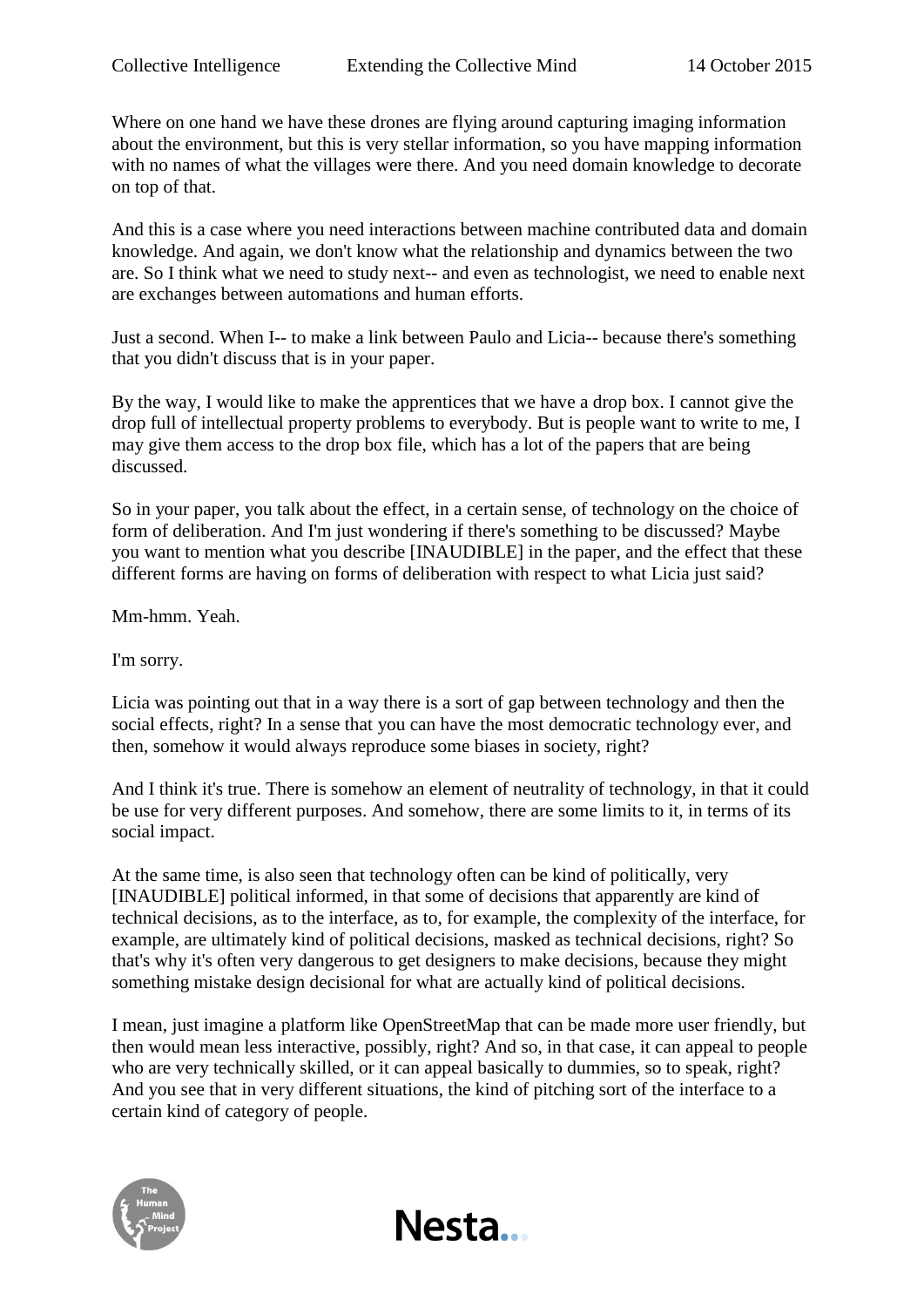I think that's-- when I was talking to some of the people behind OpenStreetMap, the first time five or six years ago, I tried to do an edit. I've got a background in computer science. I would call myself as tech savvy. And then the first time I tried to make and edit in OpenStreeMap, I couldn't do it. So the technology to me was unbearably difficult.

And then when I was talking to the people behind it, they say, cartographers, they said, we did it on purpose, because we want to make sure that who edits the map has the cartographic skills to do that. So we embed quality. Somehow it was a way of filtering. Yeah

But now, OpenStreetMap is being used also as, not only for a cartographic knowledge, but also, for example, in humanitarian responses. And in projects like missing mouse, where what you need is a disaster is up, and then in the course of 24 hours, you need to map whole countries, and there's nothing there. You need to know what the entry point, so that many more people can contribute to that.

But then, again, there's an interesting point. At the moment OpenStreetMap doesn't have any processes by way of controlling the information which is being uploaded on the map or not.

And what I've observed, when people use these interfaces in order to upload information as part of missing mouse, for example, is that often they do not commit the edit. And we ask them why. And they said, I don't feel I have the authority to do that. I would like someone to actually check that the edits I've done are correct, because then there would be somebody from the British Red Cross out there in the field that will use my information to go and check that village.

So again, this is a case where perhaps having these tools embedded would help. So any choice we make, I totally agree in terms of--

Can I? Can I? Can I? Yeah, OK. So you applied the-- we could do away with a human components. But I just want to say, because it's all related to what you've been saying, that the idea of a social machine, which says that the human components must be doing the creative work and the machines should be doing the administration, shouldn't be taken extremely lightly. Because there are some tasks that, at least for the time being, machines couldn't conceivably do.

So for instance, deciding whether an entry is good one or not in Wikipedia is not something that the machine can really do. Maybe highlighting [INAUDIBLE] areas in a map have not been covered, that is something that a machine can do. However, in the case of the maps again, a machine couldn't give you any stats on whether a bot is a good one or not. You need a human component for that. So I don't think that we should we just try to do everything just using machines.

Oh, I totally agree.

Yeah, yeah, yeah, yeah.

I'm sorry. There was a question over there. Sorry, Lydia. You're running, but he--